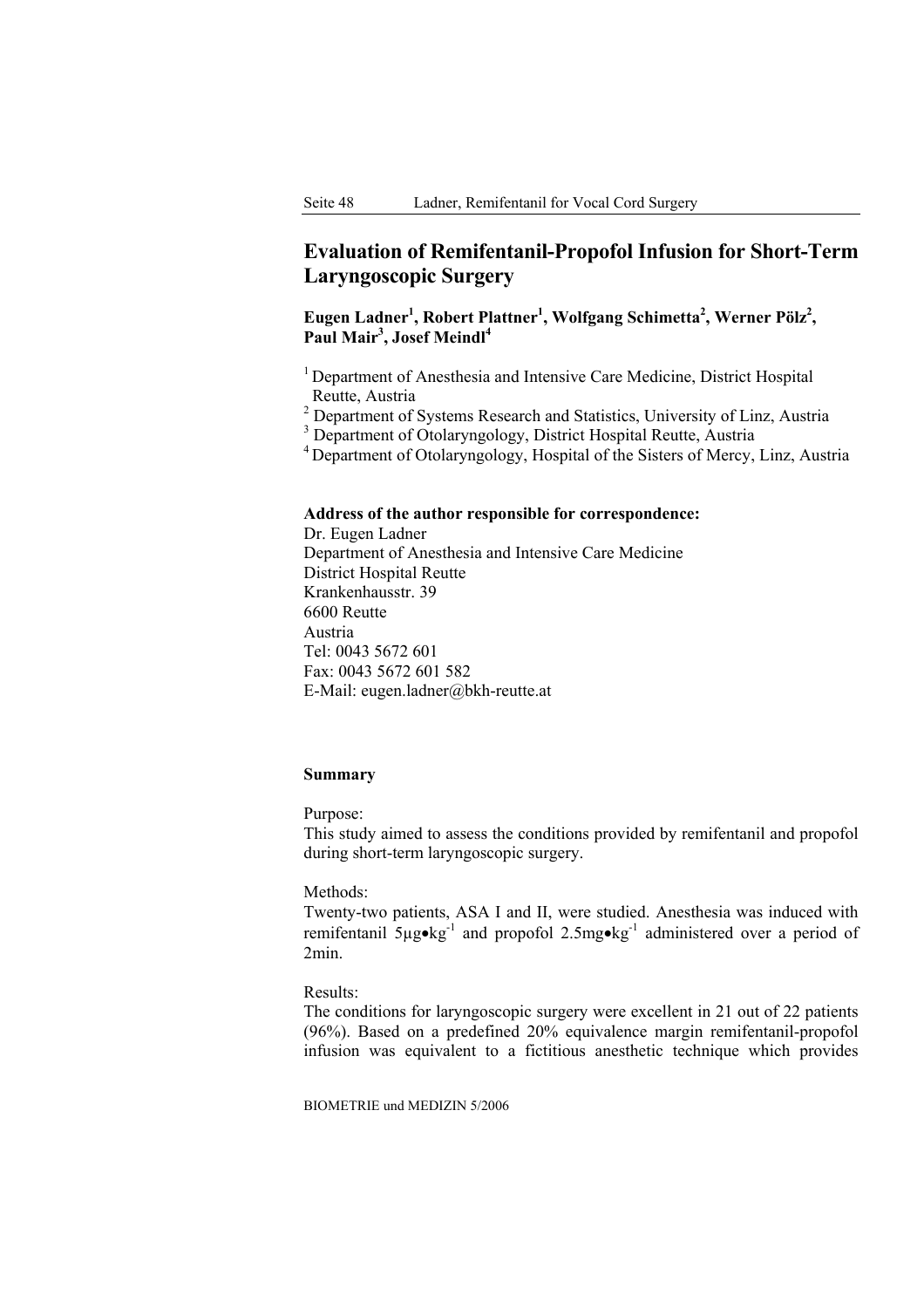optimum conditions ( $p < 0.05$ ). Bradycardia and hypotension required treatment in 18% and 41% of the patients, respectively.

#### Conclusions:

The combination of remifentanil  $5\mu g \cdot kg^{-1}$  and propofol 2.5mg $\cdot kg^{-1}$  provides excellent conditions for short surgical procedures on the vocal cords and may be an alternative to any anesthetic technique which provides optimal conditions for laryngoscopic surgery. However, the observed rate of bradycardia and hypotension may limit the use of this technique to patients with normal cardiovascular reserve.

*Key words:* 

Laryngoscopy, remifentanil, propofol, anesthesia, vocal cord

### **Überprüfung der Eignung einer Remifentanil-Propofol-Infusion bei laryngoskopischen Kurzeingriffen**

#### **Zusammenfassung**

#### Rationale:

Es sollten die durch eine Kombination aus Remifentanil und Propofol erzielbaren Bedingungen für laryngoskopische Kurzeingriffe überprüft werden.

Methoden:

Zweiundzwanzig Patienten, ASA I und II, erfüllten die Studienkriterien. Die Anästhesie wurde mit einer zweiminütigen Verabreichung von Remifentanil (5µg/kgKG) und Propofol (2,5mg/kgKG) eingeleitet.

Ergebnisse:

Die Bedingungen für den laryngoskopischen Eingriff waren bei 21 der 22 Patienten (96%) ausgezeichnet. Auf der Basis eines prospektiv festgelegten Äquivalenzrahmens von 20% war die Gleichwertigkeit des Remifentanil-Propofol-Regimes mit einem fiktiven Anästhesieregime mit optimalen Eigenschaften nachweisbar (p <0,05). Bradykardie und Hypotonie waren bei 18% bzw. 41% der Patienten behandlungsbedürftig.

Schlussfolgerungen:

Die Kombination von Remifentanil (5µg/kgKG) und Propofol (2,5mg/kgKG) schafft ausgezeichnete Bedingungen für Kurzeingriffe an den Stimmbändern und könnte eine Alternative zu anderen Anästhesieregimen, die optimale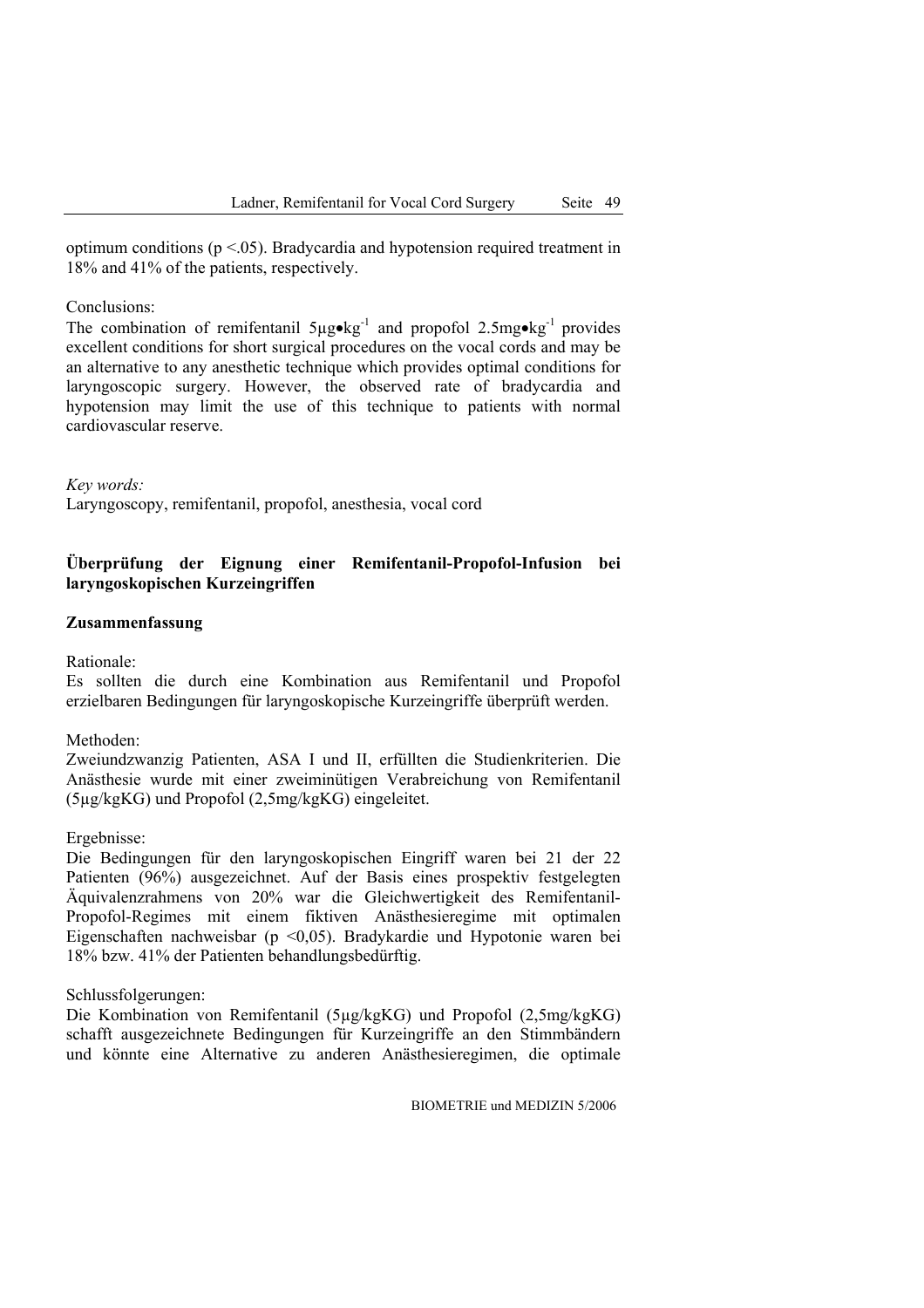Eingriffskonditionen bieten, darstellen. Allerdings spricht die beobachtete Rate von Puls- und Blutdruckabfällen für eine Beschränkung der Anwendung dieses Regimes auf Patienten mit normaler kardiovaskulärer Reserve.

*Schlüsselwörter:*  Laryngoskopie, Remifentanil, Propofol, Anästhesie, Stimmband

#### **Introduction**

In ambulatory surgery short procedures on the vocal cords, e.g. biopsies or polypectomies are usually done using direct laryngoscopy. It is essential for the surgeon to find the vocal cords both optimally open and immobile. The anesthetist has to provide a secure airway, to maintain normal oxygenation during the period of no ventilation, and to ensure rapid awakening of the patient.

Due to the very fast onset of and fast recovery from succinylcholine, an anesthetic technique including this drug is ideal for short diagnostic procedures on the vocal cords. Smooth conditions for laryngoscopic surgery develop within 60 seconds after administration of succinylcholine and, unlike with a nondepolarizing muscle relaxant, they do not depend on an adequate depth of anesthesia [1,2]. However, the potential side effects of this drug, especially the triggering of malignant hyperthermia, can be extremely serious [3].

Anesthetic techniques using propofol in combination with different doses of alfentanil or remifentanil provide excellent conditions for tracheal intubation in most patients [4-10]. The rate of excellent intubation conditions increased with the dose of the opioid administered [4,6,10]. Direct laryngoscopy was also studied without intubation in both children [11] and adults [12]. Remifentanil is the opioid with the shortest half-life and thus the best controllability [13,14]. This pharmacokinetic profile is combined with an excellent safety and tolerance [15].

These promising properties of opioids and especially of remifentanil in addition to experiences with the well-known side effects of succinylcholine were the trigger to change the anesthetic technique in our department some time ago. We eliminated succinylcholine from our regimen and switched to a combination of remifentanil and propofol. After dosage titration we found a new regimen which was from our subjective point of view safe and efficient. However, these impressions had to be objectified.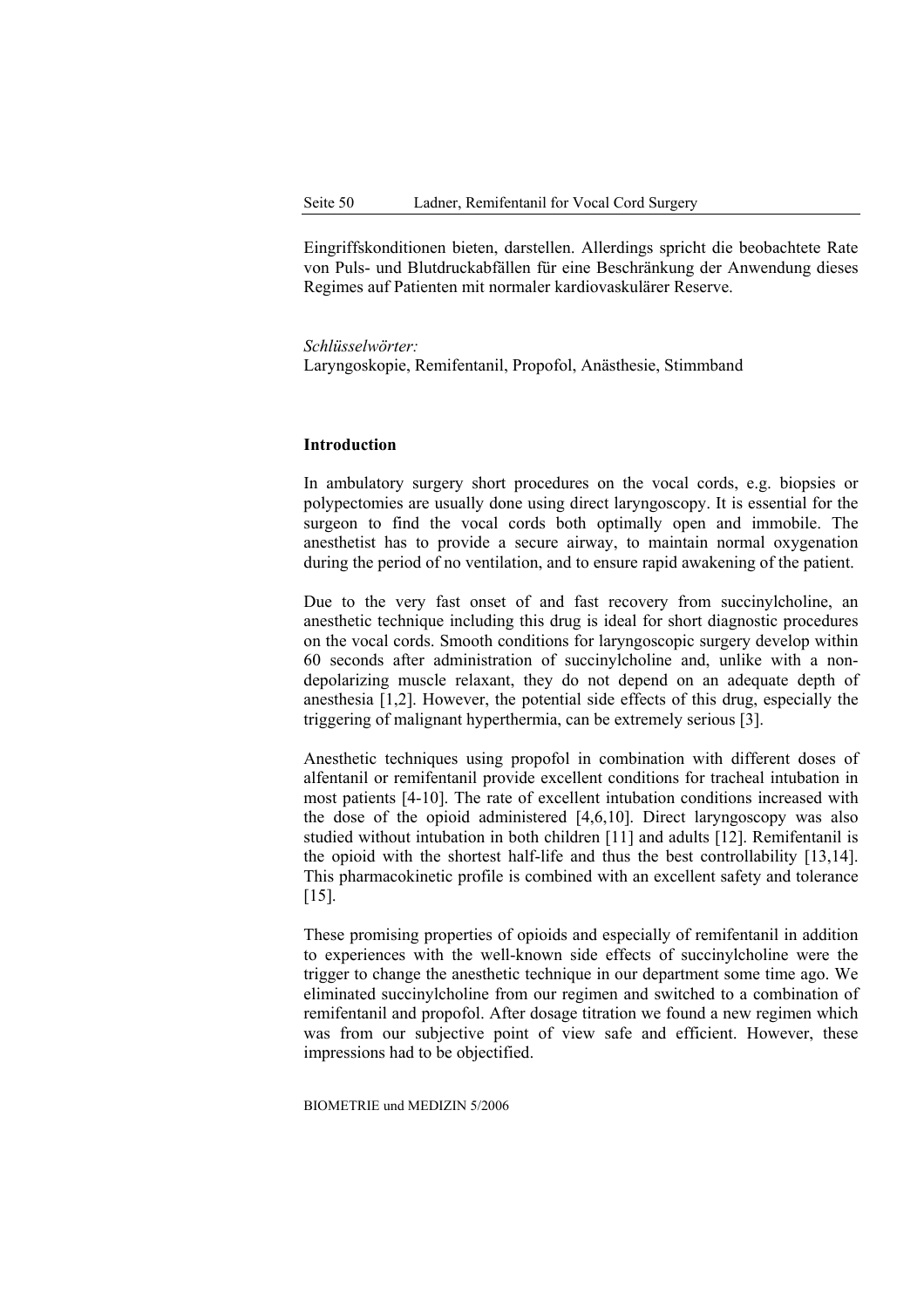Therefore, the present study was performed to assess whether a regimen with a relatively high dose of remifentanil  $(5\mu g \cdot kg^{-1})$  and propofol provides the same excellent conditions for short surgical procedures on the vocal cords as a regimen with the best possible properties.

# **Methods**

#### General Design:

The study was designed as a prospective clinical trial (one-group design). Efficacy data from the study were compared to a postulated best-case scenario. This best-case scenario was defined as a situation which provides optimum results in any case (best-case model). The assumption of a best-case scenario as a control was taken only for the primary endpoint (conditions for laryngoscopic surgery). This best-case model was a very conservative approach because in clinical routine neither a succinylcholine regimen nor others really reach always excellent conditions. So on the one hand this comparison with a postulated bestcase scenario caused a high level of demands for the new regimen but on the other hand prevented the allocation of patients to other regimens which were not used any more routinely in our department for safety reasons (especially succinylcholine regimen). The patient protection included furthermore a stopping rule (clear-cut stop criterion): The study had to be stopped when more than one evaluation of the conditions for laryngoscopic surgery showed a nonexcellent result (failure to prove equivalence of the remifentanil-propofol regimen and a fictitious anesthetic technique which provides optimum conditions).

However, the chosen design involves some bias potential. So, it was not possible to blind any member of the study group (no possibility of observer-blinding). As a counter-measure the conditions for laryngoscopic surgery were documented by video and the video tape was rated by an external expert not being involved in the study and blinded to the primary rating results. This expert had the competence to overrule the on-site rating. As already mentioned above, a second limit of the design is the fact that to a certainty no regimen produces always perfect conditions for laryngoscopic surgery. This means that the comparison of the remifentanil-propofol regimen with a best case situation is not completely transferable into a comparison with a concrete alternative regimen. Of course, also no safety and tolerance comparisons can be performed. Furthermore, it has to be considered that the chosen equivalence margin allows a 20% deviation from optimal conditions for laryngoscopic surgery. This relatively wide range was a consequence of the limited sample size. So, from a clinical point of view, the study although designed as a proof of equivalence bears a meaning of a pilot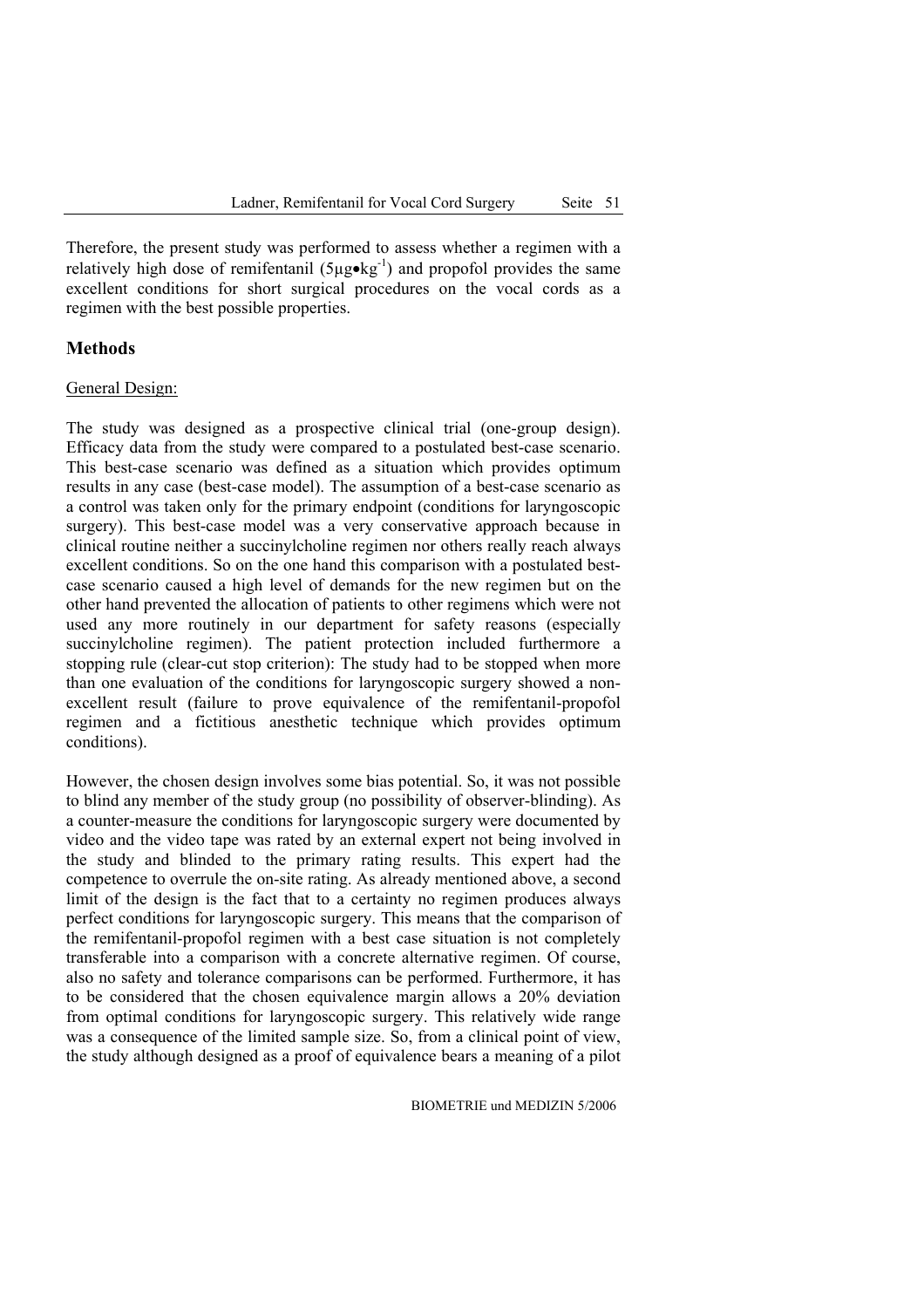study. However, it should be mentioned that comparisons with postulated bestcase scenarios are not unusual in many fields of medicine like diagnostics (100% organ function), epidemiology and outcome evaluation (100% survival, recovery or prevention).

### Patients and Methods:

All study procedures strictly adhered to national law and to the ethical standards of the Declaration of Helsinki (amended in Edinburgh 2000). Upon approval by the Ethics Committee adult patients fulfilling the following inclusion criteria were enrolled: informed consent, indication for short vocal cord surgery, ASA I to II, body mass index  $>15$  and  $<$ 35kg $\bullet$ m<sup>-2</sup>, age  $>19$  and  $<$ 70 years.

Patients were premedicated with midazolam  $0.1$ mg•kg<sup>-1</sup> given orally 60min before anesthesia. Once in the operating room, intravenous access was established by inserting an 18-gauge cannula into an antebrachial vein and monitoring of electrocardiogram (ECG), heart rate (HR), peripheral arterial hemoglobin oxygen saturation (SpO2) as well as of systolic, diastolic and mean arterial blood pressure (SAP, DAP, MAP) was commenced. After 3min of preoxygenation anesthesia was induced with propofol  $2.5mg \cdot kg^{-1}$  and remifentanil 5µg•kg-1 administered simultaneously over a period of 2min via two separate infusion pumps (Alaris IVAC PCAM 5001-03992, Alaris Medical Systems, Germany). Once the patients became unconscious, ease of ventilation via face mask was rated as easy  $(=1)$ , satisfactory  $(=2)$  or impossible  $(=3)$ .

Surgery began 60sec after the end of infusion. At this time ventilation via face mask was discontinued at the longest until peripheral oxygen saturation  $(SpO<sub>2</sub>)$ dropped below 90%. Within this time interval the operation should have been completed. Whenever this was not the case, the operation was interrupted for 1min to allow for oxygen ventilation via face mask and the simultaneous administration of propofol  $1$ mg•kg<sup>-1</sup>.

Conditions during laryngoscopic surgery were evaluated by the same surgeon in all patients according to a modified standard scheme adapted from Viby-Mogensen [16] (Table 1), which is based on the assessment of ease of laryngoscopy, position and movement of vocal cords, as well as coughing and limb movement during laryngoscopy and the surgical procedure, respectively. The scoring "excellent" is only possible when all sub-scorings have the best expression. The scoring "good" is only possible when no sub-scoring has the worst expression.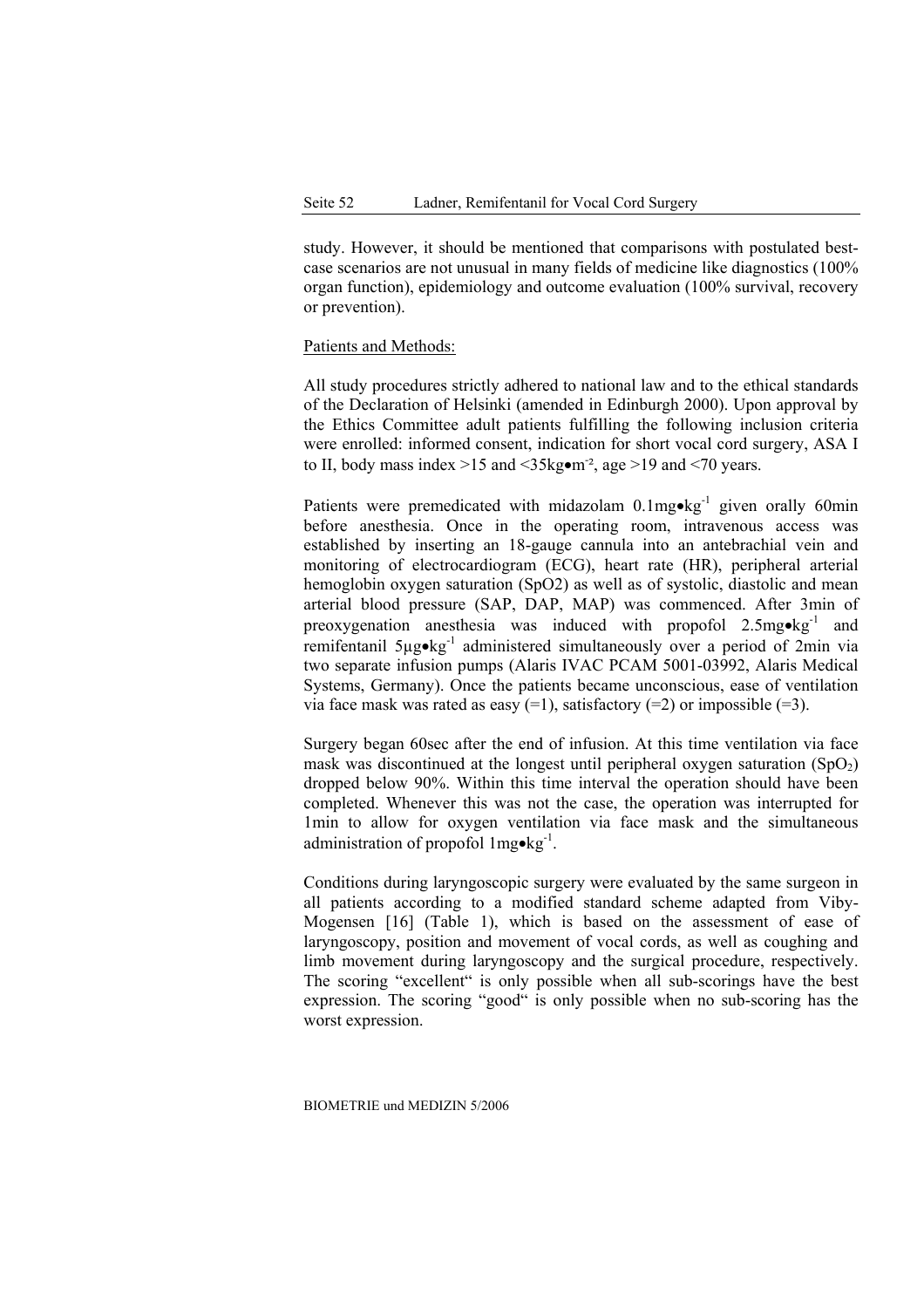|                                             | <b>Conditions for laryngoscopic surgery</b> |                              |                                  |  |  |  |
|---------------------------------------------|---------------------------------------------|------------------------------|----------------------------------|--|--|--|
|                                             |                                             | <b>Clinically acceptable</b> | <b>Clinically not acceptable</b> |  |  |  |
|                                             | <b>Excellent</b>                            | Good                         | Poor                             |  |  |  |
| Laryngoscopy                                | Easy                                        | Fair                         | Difficult                        |  |  |  |
| <b>Vocal cords</b>                          |                                             |                              |                                  |  |  |  |
| Position                                    | Abducted                                    | Intermediate                 | Closed                           |  |  |  |
| Movement                                    | None                                        | Moving                       | Closing                          |  |  |  |
| <b>Response to</b><br>laryngoscopic surgery |                                             |                              |                                  |  |  |  |
| Movement of limbs                           | None                                        | Slight                       | Vigorous                         |  |  |  |
| Coughing                                    | None                                        | Diaphragm                    | Sustained $(>10$ sec)            |  |  |  |

Table 1 Conditions for laryngoscopic surgery (adapted from [16])

The condition (position, movement) of the vocal cords in the period 2-5sec before and after the intervention was recorded on video. Upon completion of the medication phase the collected video tapes were evaluated by a surgeon not involved in the study. This rating was set against the original scoring and the conformity of both ratings was recorded. This control measure was planned preferentially for all interventions but at least for spot-check.

Finally, the time until return of spontaneous ventilation (at least 8 breaths/min ascertained by the observation of chest excursions and the reservoir bag) and awakening (eye opening) of the patients was documented. During the entire study period all adverse events were documented and analyzed in an effort to detect possible side effects of the investigated treatment regimen. In patients developing hypotension (SAP <90mm Hg) ephedrine 10mg was administered and bradycardia (HR <50/min) was treated with atropine 0.5mg.

## Statistical Analysis

For the primary endpoint (conditions for laryngoscopic surgery) only two opposed scorings were taken: "excellent" and "not excellent" (irrespective of whether good or poor). Equivalence was tested using a one-tailed confidence interval CI (significance level: 95%) for proportions of a binomial distribution – therefore the equivalence margin was 80% to 100%. Equivalence was given when the lower margin of the appropriate one-sided confidence interval for the primary endpoint lay within the equivalence margin. Due to the specific nature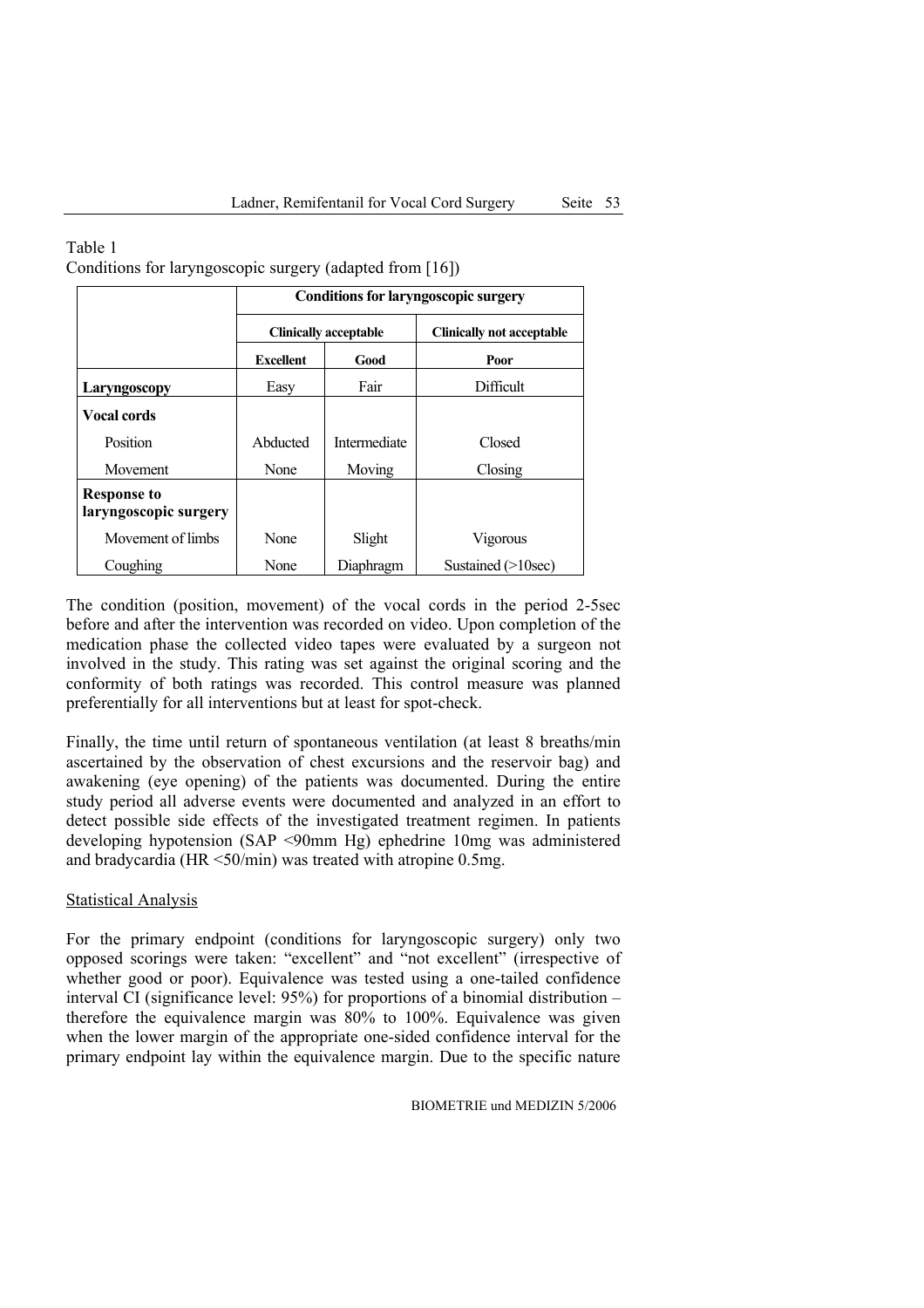of the primary endpoint, equivalence testing can also be performed on its subscores for the purpose of confirmation (equivalence of the primary endpoint = equivalence of all sub-scores). The complete statistical analysis was performed by the use of the SPSS software package 10.0 (SPSS Inc, Chigago, IL, USA). Unless otherwise mentioned descriptive data in the text are means (standard deviations and minimum - maximum are put in parenthesis).

# **Results**

Twenty four patients were enrolled into the study, 22 of them fulfilled all study criteria and were defined as valid cases for efficacy (demographic and surgical data see Tables 2 and 3). The data of 2 patients had to be excluded because of major protocol violations. One patient was too old and the other patient received a dose of remifentanil that was definitely too low.

Table 2

Demographics and surgery characteristics

| Patients (n)                                    | 22                  |
|-------------------------------------------------|---------------------|
| Age(yr)                                         | $51(19-66)$         |
| Height (cm)                                     | $169(152 - 187)$    |
| Weight (kg)                                     | $69(53-89)$         |
| Body mass index (kg $\bullet$ m <sup>-2</sup> ) | $24.7(19.0-28.4)$   |
| Sex (n male / n female)                         | 11/11               |
| Duration of surgical procedure (min)            | $3.00(2.00 - 6.00)$ |

*metric variables: medians, minimum – maximum in parenthesis* 

# Table 3 Indications for surgical procedure (n)

| Vocal cord tumor |  |
|------------------|--|
| Tachyphonia      |  |
| Leucoplacia      |  |

Primary intervention was successful in all 22 cases. No secondary intervention was necessary. Intubation conditions were rated as clinically acceptable in all patients (100%; one-sided lower boundary CI: 87%) and excellent in 21 out of 22 patients (96%; one-sided lower boundary CI: 80%). Based on the defined equivalence margin of 80% to 100% the investigated treatment regimen (remifentanil and propofol) was equivalent to a fictitious treatment regimen based on predetermined optimal intubation conditions  $(p < .05)$ . This equivalence is also true of all sub-scores (laryngoscopy, position and movement of vocal cords,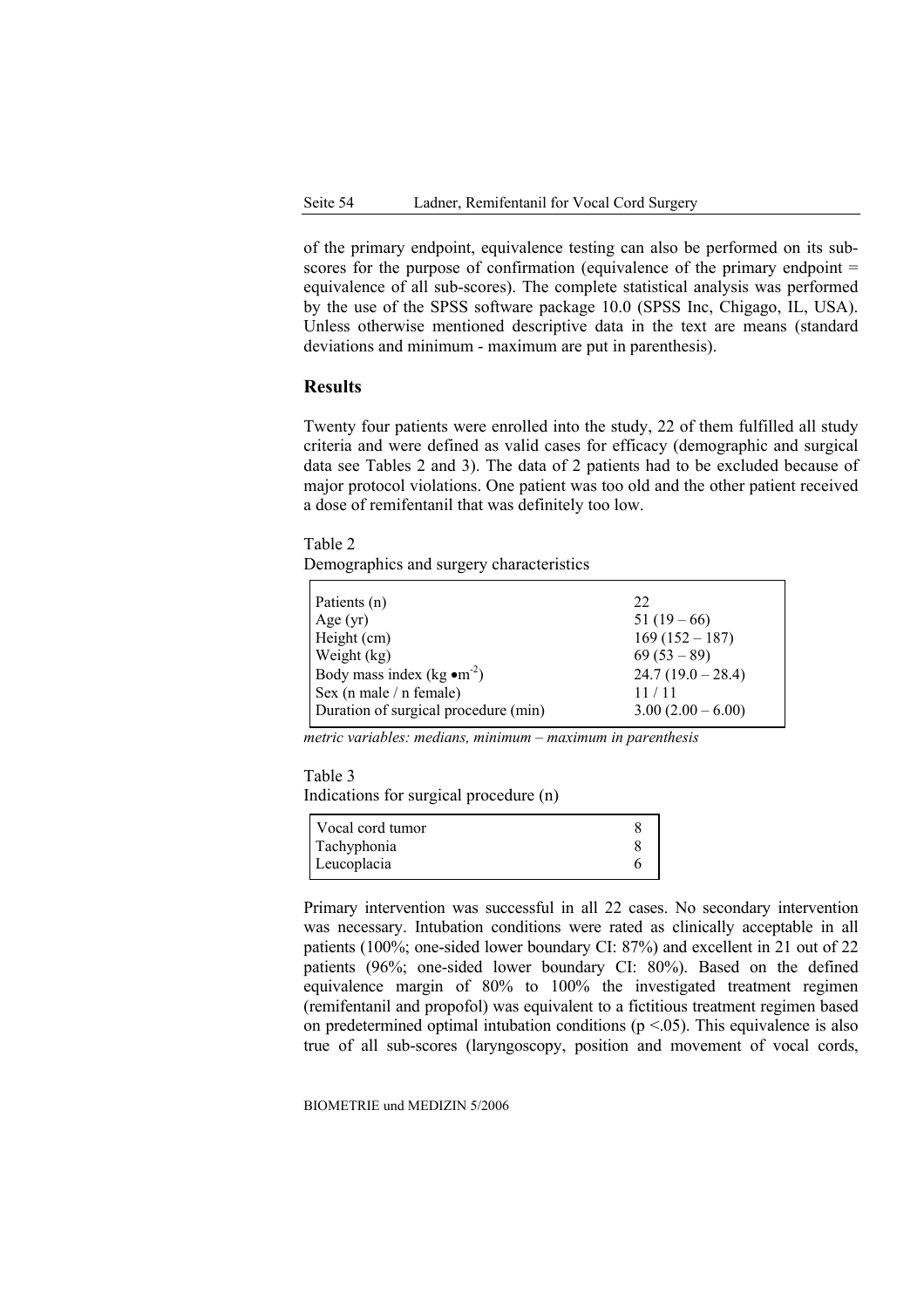movement of the limbs and coughing as a reaction to surgical intervention). The only patient whose intubation conditions could not classified as excellent showed an intermediate position of immobile vocal cords and slight movement of the limbs. Unfortunately, 7 video tapes were not analyzable because of recording problems. The analysis of the 15 remaining video tapes with correct recordings by an independent surgeon confirmed all primary ratings (Table 4).

#### Table 4

|                            | Assessment by surgeon during<br>$laryngoscopic surgery (n=22)$ | Video tape<br>assessment $(n=15)$ |  |  |
|----------------------------|----------------------------------------------------------------|-----------------------------------|--|--|
| <b>Vocal cord position</b> |                                                                |                                   |  |  |
| abducted                   | 21                                                             | 14                                |  |  |
| intermediate               |                                                                |                                   |  |  |
| closed                     |                                                                |                                   |  |  |
| <b>Vocal cord movement</b> |                                                                |                                   |  |  |
| none                       | 22                                                             | 15                                |  |  |
| moving                     |                                                                |                                   |  |  |
| closing                    |                                                                |                                   |  |  |
|                            |                                                                |                                   |  |  |

Laryngoscopic assessment of vocal cords

Resumption of spontaneous ventilation was observed 7 min (SD 2.8 min, range 1 - 11min) after end of remifentanil-propofol infusion. The patients awakened 7min (SD 3.1min, range 1 - 13min) after end of remifentanil-propofol infusion.

Nine out of 22 patients (41%) required a single pharmacological intervention for low blood pressure with ephedrine 10mg and 4 patients (18%) for low heart rate with atropine 0.5mg (hemodynamic parameters see Table 5).

# Table 5 Hemodynamic parameters

|                                | -6           | -3           | - 1          |              | End          | SD           | Aw           |
|--------------------------------|--------------|--------------|--------------|--------------|--------------|--------------|--------------|
| $SAP$ (mmHg)                   | $145 \pm 19$ | $138 \pm 20$ | $106 \pm 20$ | $104 \pm 24$ | $114 \pm 19$ | $117 \pm 15$ | $127 \pm 18$ |
| $DAP$ (mmHg)                   | $88 \pm 10$  | $86 \pm 10$  | $59 \pm 10$  | $68 \pm 18$  | $72 \pm 14$  | $73 \pm 12$  | $78 \pm 11$  |
| $MAP$ (mmHg)                   | $105 \pm 14$ | $103 \pm 13$ | $74 \pm 13$  | $80 \pm 20$  | $87 \pm 15$  | $87 \pm 12$  | $94 \pm 13$  |
| $HR(\text{min})$               | $78 \pm 15$  | $80 \pm 16$  | $66 \pm 14$  | $62 \pm 10$  | $74 \pm 12$  | $75 \pm 11$  | $78 \pm 15$  |
| $measure + standard deviation$ |              |              |              |              |              |              |              |

*means* ± *standard deviations* 

*n (number of patients) = 22 for all calculations; SAP = systolic arterial pressure; DAP*   $=$  diastolic arterial pressure; MAP = mean arterial pressure; HR = heart rate;  $-6 = 6$ *min before surgical intervention; -3 = 3 min before surgical intervention (= start of drug infusion);*  $-1 = 1$  *min before surgical intervention (=end of drug infusion);*  $1 = 1$  *min after beginning of surgical intervention; End = end of surgical intervention; Sp = beginning of spontaneous breathing; Aw = awakening of the patient*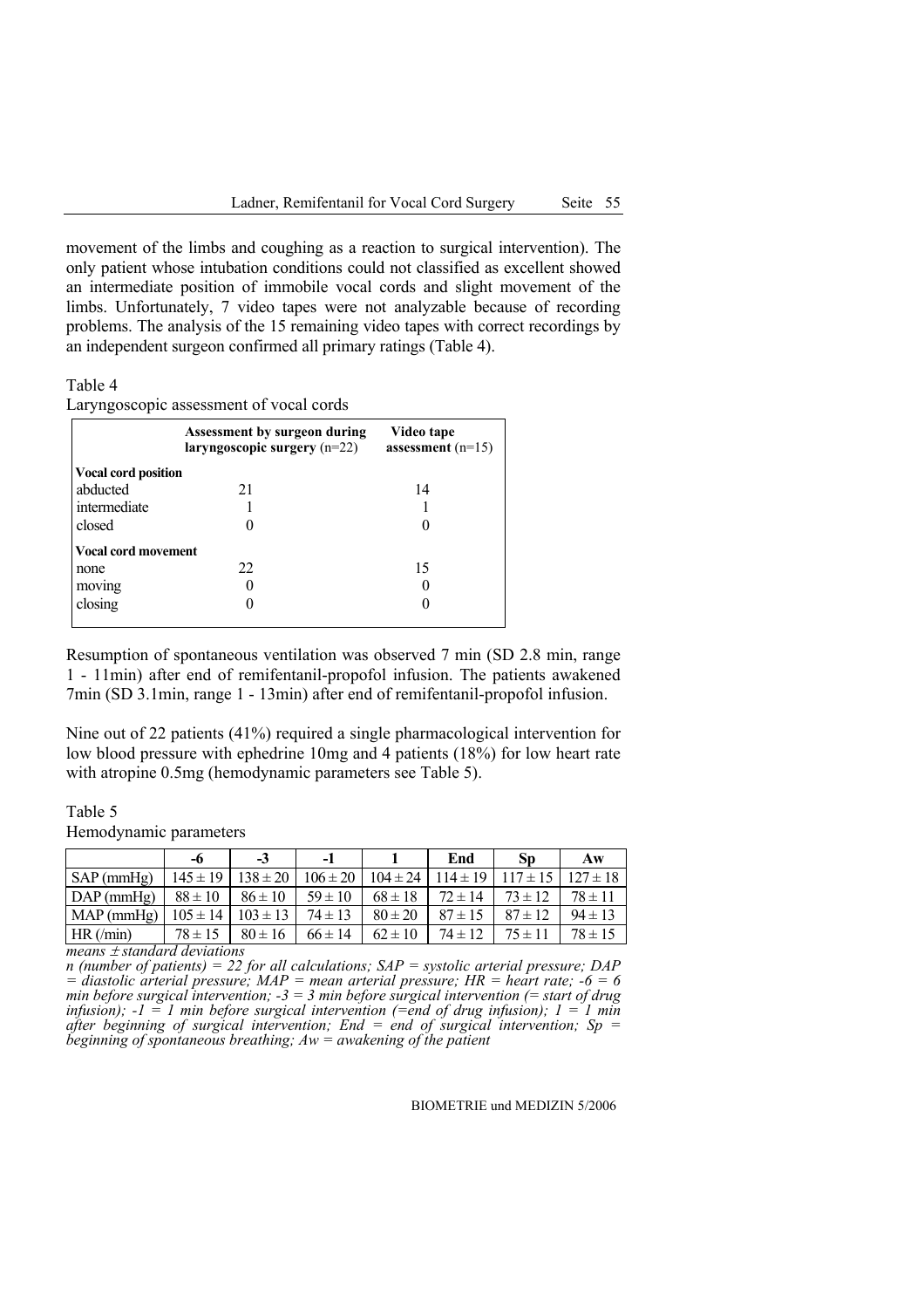There were no signs of opioid-induced muscle rigidity.

It is noteworthy that one of the two drop outs, namely the patient who received a dose of remifentanil  $(4\mu\gamma \cdot kq^{-1})$  that was definitely lower than the defined dose, had only good intubation conditions. The other drop out, namely the patient who was too old, had excellent intubation conditions.

### **Discussion**

Surgical intervention on the vocal cords requires both optimal visibility and immobility. Avoiding succinylcholine for planned procedures on the vocal cords might prevent patients from possible side effects associated with this drug. In the present study we investigated a succinylcholine-free anesthetic regimen (a combination of remifentanil and propofol) which has been introduced into the clinical routine of our department some time ago during short-term laryngoscopic surgery. The study results demonstrate that remifentanil  $5\mu$ g•kg<sup>-1</sup> and propofol  $2.5mg \cdot kg^{-1}$  given over a period of 2min reliably provide excellent conditions for rigid laryngoscopy and laryngoscopic surgery. In previous studies intubation conditions after various doses of remifentanil, namely  $2\mu\omega\epsilon\mathbf{kg}^{-1}[17]$ ,  $3-4\mu$ g•kg<sup>-1</sup>[9],  $4\mu$ g•kg<sup>-1</sup>[4] and  $4-5\mu$ g•kg<sup>-1</sup>[10] were investigated. Even though differences in methodology do not allow an exact comparison of these studies, the percentage of excellent intubation conditions has been shown to grow with an increasing dose of remifentanil. Wiel et al. [12] used remifentanil  $2\mu$ g•kg<sup>-1</sup> for purely diagnostic procedures on the vocal cords and reported abducted vocal cords in 24 out of 30 patients. The fact that remifentanil re-injections were required in 19 out of their 30 patients strongly supports the use of higher doses. In the current study we administered remifentanil  $5\mu\text{g} \cdot \text{kg}^{-1}$ , because we had frequently experienced unsatisfactory conditions for short surgical interventions on the vocal cords in clinical practice, when we had started out with lower doses (2 up to  $4\mu\varrho\cdot\ker^{-1}$ ). The particular importance of a higher dosage was also confirmed by the observation that the dropped out patient who received only  $4\mu$ g•kg<sup>-1</sup> of remifentanil did not show completely satisfactory conditions. However, when comparing different studies one must not forget that in the current study we examined the vocal cord conditions for surgical interventions, whereas the intubation studies with remifentanil also assessed the conditions during placement of the tube in the trachea which represents a stronger stimulus than laryngoscopy [18]. Propofol was used because it is superior to, for instance, barbiturates in decreasing muscle tone and abolishing laryngeal responses to tracheal intubation or laryngeal mask insertion [19,20].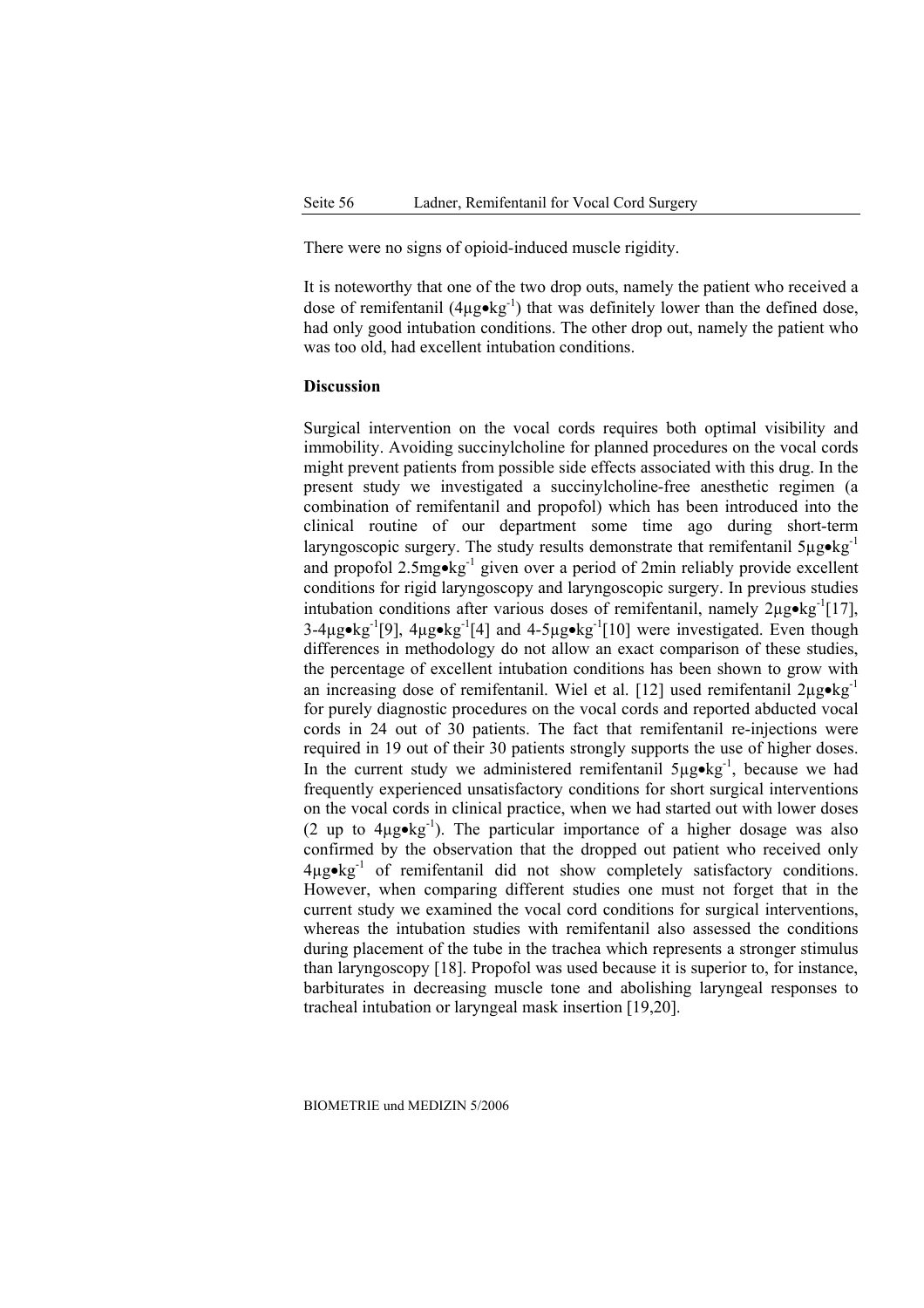Duration of apnea and return of spontaneous ventilation in our study were similar to the data presented by Heier et al. [1] and Hayes et al. [2], who used thiopental  $5$ mg•kg $^{-1}$  and succinvlcholine  $1$ mg•kg $^{-1}$  for induction of anesthesia, and therefore adequate for this particular surgical procedure of short duration in an ambulatory setting.

Bradycardia, hypotension and muscle rigidity are the most common side effects associated with remifentanil [21]. The combination of remifentanil and propofol prevented the increase in heart rate and blood pressure following direct laryngoscopy and surgical intervention on the vocal cords. The rate of adverse hemodynamic side effects we observed is comparable to that incidence reported by Thompson et al. [22] who also designed their study without a concurrent anticholinergic agent. Such adverse hemodynamic side effects can be hazardous in hypovolemic or elderly patients or in patients with clinically relevant cardiovascular disease [8]. Sebel et al. [23] found that after remifentanil application decreases in arterial blood pressure and heart rate, 20% on average, were independent of the given dose which escalated from 2 to 30µg•kg-1. The authors suggested that the absence of cardiovascular depression was possibly attributable to pretreatment with glycopyrrolate, which may have masked a doserelated effect. Opioid-induced muscle rigidity was not observed in our study, perhaps because of the rather moderate injection rate of remifentanil, pretreatment with midazolam [24] and the large dose of propofol.

Our technique may also be appropriate for surgical interventions on the upper respiratory tract in children. Klemola et al. [25] who used remifentanil  $4\mu g \cdot kg^{-1}$ in combination with propofol 3.5mg•kg<sup>-1</sup> reported excellent to good conditions for tracheal intubation. In a study on microlaryngoscopy and bronchoscopy in young children, Thaung et al. [11] induced anesthesia with halothane and maintained it with propofol  $12mg \cdot kg^{-1}h^{-1}$ .

On the basis of the study results we conclude that remifentanil  $5\mu\omega\text{-}kg^{-1}$  in combination with propofol  $2.5$ mg•kg $^{-1}$  given over a period of 2min provides good to excellent conditions for direct laryngoscopy in patients with a favorable airway anatomy and hence allows successful short time elective surgery on the vocal cords without administering a neuromuscular blocking drug. This technique represents an equivalent alternative to anesthetic regimens that include succinylcholine. The remifentanil-propofol combination successfully prevented any cardiovascular response to laryngoscopy. Remifentanil-propofol infusion may be especially suitable for ambulatory anesthesia because of the rapid resumption of spontaneous ventilation and fast recovery. However, it is doubtful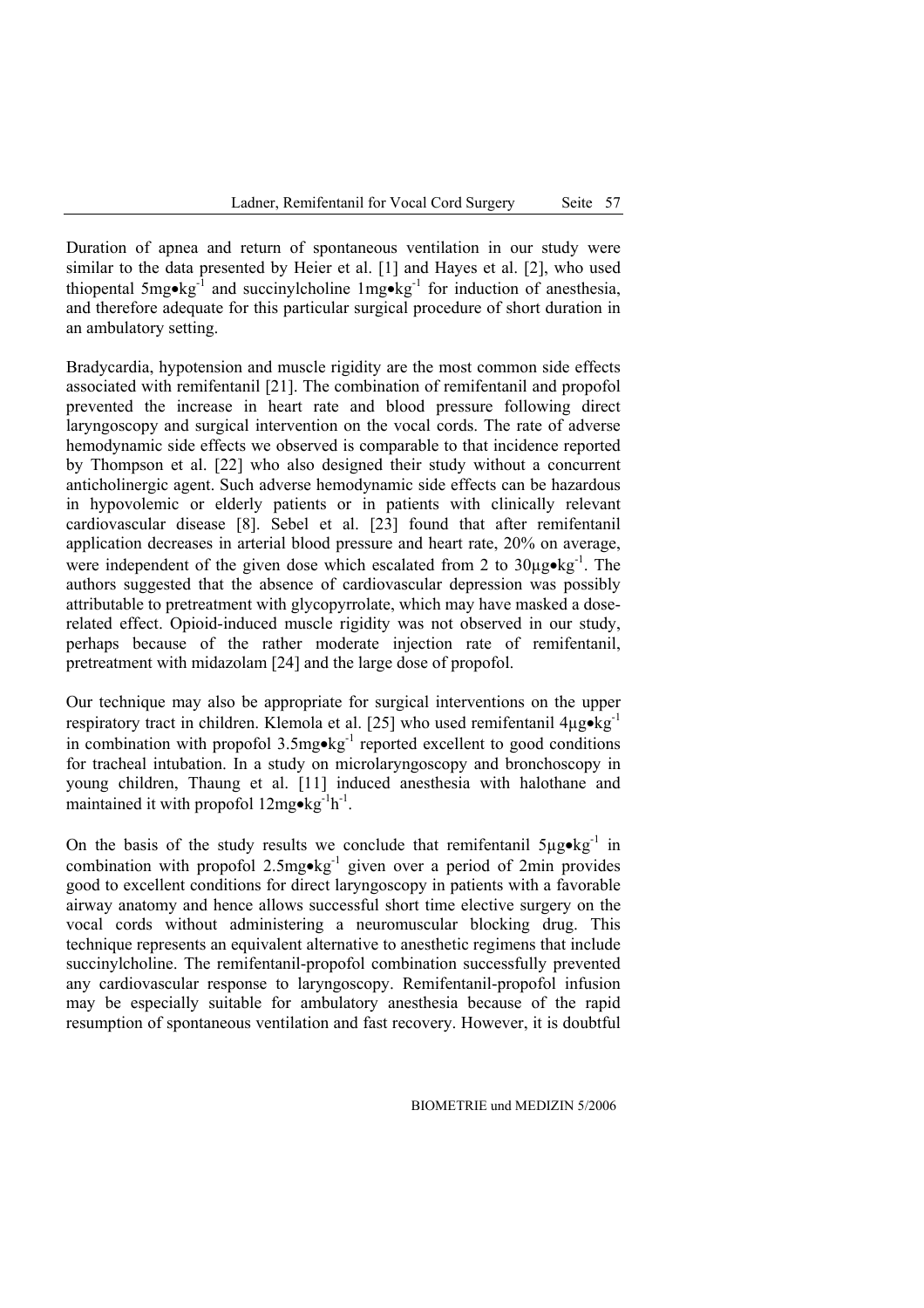that this method is also appropriate for ASA III and IV patients, particularly in view of its potentially severe hemodynamic side effects.

# **References**

[1] Heier T, Feiner JR, Lin J, Brown R, Caldwell JE. Hemoglobin desaturation after succinylcholine-induced apnea: a study of the recovery of spontaneous ventilation in healthy volunteers. Anesthesiology 2001; 94(5): 754-759.

[2] Hayes AH, Breslin DS, Mirakhur RK, Reid JE, O'Hare RA. Frequency of haemoglobin desaturation with the use of succinylcholine during rapid sequence induction of anaesthesia. Acta Anaesthesiol Scand 2001; 45(6): 746-749.

[3] Cook DR. Can succinylcholine be abandoned? Anesth Analg 2000; 90: S24- S28.

[4] Klemola UM, Mennander S, Saarnivaara L. Tracheal intubation without the use of muscle relaxants: remifentanil or alfentanil in combination with propofol. Acta Anaesthesiol Scand 2000; 44: 465-469.

[5] Saarnivaara L, Klemola UM. Injection pain, intubating conditions and cardiovascular changes following induction of anesthesia with propofol alone or in combination with alfentanil. Acta Anesthesiol Scand 1991; 35(1): 19-23.

[6] Scheller MS, Zornow MH, Saidman LJ. Tracheal intubation without the use of muscle relaxants: a technique using propofol and varying doses of alfentanil. Anesth Analg 1992; 75(5): 788-793.

[7] Hiller A, Klemola UM, Saarnivaara L. Tracheal intubation after induction of anesthesia with propofol, alfentanil and lidocaine without neuromuscular blocking drugs in children. Acta Anaesthesiol Scand 1993; 37(8): 725-729.

[8] Sivalingam P, Kandasamy R, Dhakshinamoorthi P, Madhavan G. Tracheal intubation without muscle relaxant: a technique using sevoflurane vital capacity induction and alfentanil. Anesth Intensive Care 2001; 29(4): 383-387.

[9] Stevens JB, Whealtley L. Tracheal intubation in ambulatory surgery patients: using remifentanil and propofol without muscle relaxants. Anesth Analg 1998; 86: 45-49.

[10] Alexander R, Olufolabi AJ, Booth J, El-Moalem HE, Glass PS. Dosing study of remifentanil and propofol for tracheal intubation without the use of muscle relaxants. Anaesthesia 1999; 54: 1037-1040.

[11] Thaung MK, Balakrishnan A. A modified technique of tubeless anaesthesia for microlaryngoscopy and bronchoscopy in young children with stridor. Paediatr Anaesth 1998; 8: 201-204.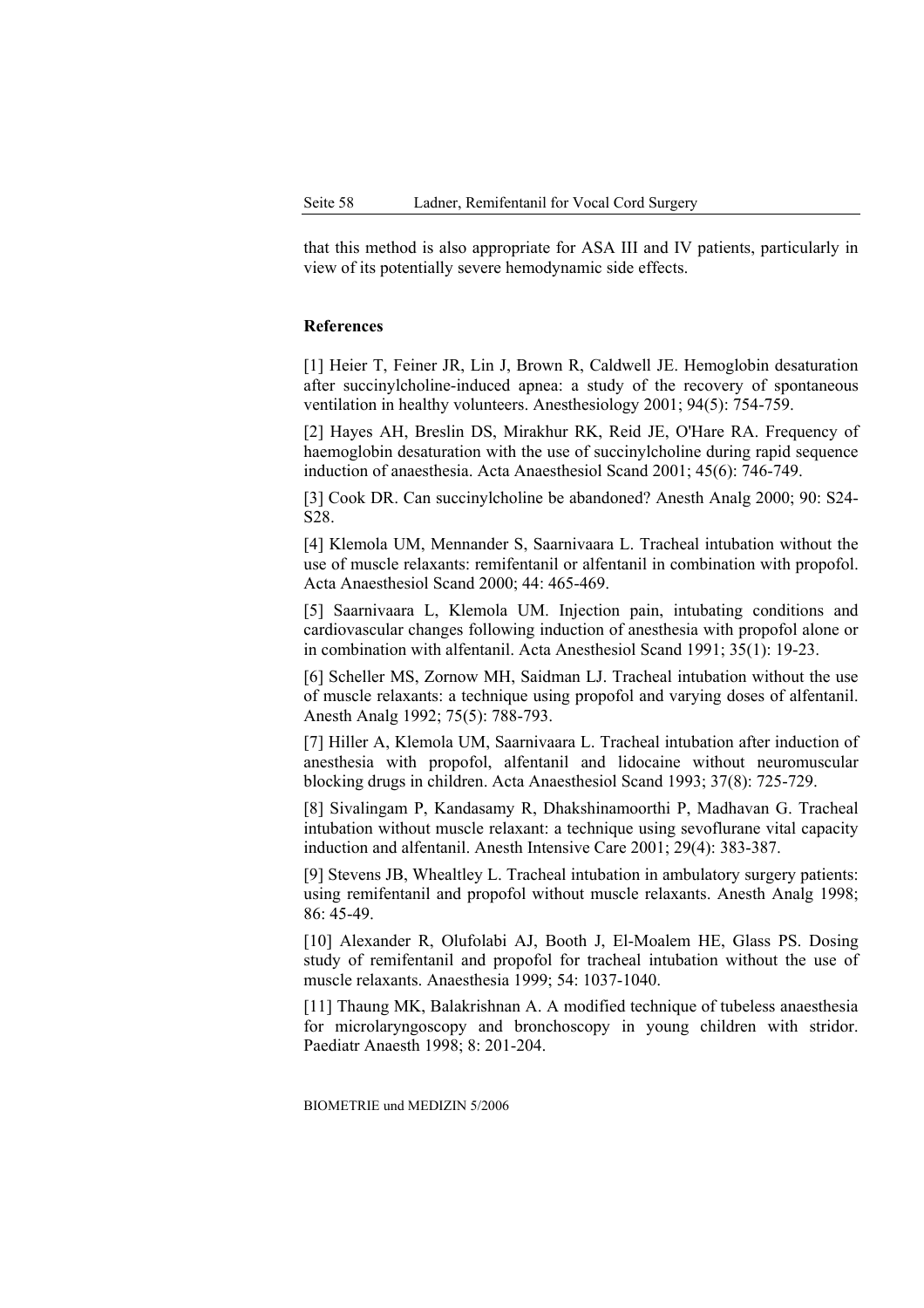[12] Wiel E, Davette M, Carpentier L, Fayoux P, Erb C, Chevalier D, et al. Comparison of remifentanil and alfentanil during anaesthesia for patients undergoing direct laryngoscopy without intubation. Brit J Anaesth 2003; 91(3): 421-423.

[13] Westmoreland CL, Hoke JF, Sebel PS, Hug CC Jr, Muir KT. Pharmacokinetics of remifentanil (G187084B) and its major metabolite (G190291) in patients undergoing elective inpatient surgery. Anesthesiology 1993; 79: 893-903.

[14] Bowdle TA, Horita A, Kharasch ED. The pharmacologic basis of anesthesiology. New York: Churchill Livingstone; 1994.

[15] Karabinis A, Mandragos K, Stergiopoulos S, Komnos A, Soukup J, Speelberg B, Kirkham AJT. Safety and efficacy of analgesia-based sedation with remifentanil versus standard hypnotic-based regimens in intensive care unit patients with brain injuries: a randomised, controlled trial. Critical Care 2004; 8(4): R268-R280.

[16] Viby-Mogensen J, Engbaek J, Eriksson LI, Gramstad L, Jensen E, Jensen FS, et al. Good clinical research practice (GCRP) in pharmacodynamic studies of neuromuscular blocking agents. Acta Anaesthesiol Scand 1996; 40: 59-74.

[17] Woods AW, Grant S, Harten J, Noble JS, Davidson JA. Tracheal intubating conditions after induction with propofol, remifentanil and lignocaine. Eur J Anaesthesiol 1998; 15(6): 714-718.

[18] Kazama T, Ikeda K, Morita K. Reduction by fentanyl of the Cp50 values of propofol and the hemodynamic responses to various stimuli. Anesthesiology 1997; 87: 213-227.

[19] Brown GW, Patel N, Ellis FR. Comparison of propofol and thiopentone for laryngeal mask insertion. Anaesthesia 1991; 46: 771-772.

[20] Stevens JB, Vescovo MV, Harris KC, Walker SC, Hickey R. Tracheal intubation using alfentanil and no muscle relaxant. Is the choice of hypnotic important. Anesth Analg 1997; 84: 1222-1226.

[21] Michelsen LG, Hug CC. The pharmacokinetics of remifentanil. J Clin Anesth 1996; 8: 679-682.

[22] Thompson JP, Hall AP, Russell J, Cagney B, Rowbotham DJ. Effect of remifentanil on the haemodynamic response to orotracheal intubation. Br J Anesth 1998; 80: 467-469.

[23] Sebel PS, Hoke JF, Westmoreland C, Hug CC, Muir KT, Szlan F. Histamine concentrations and hemodynamic responses after remifentanil. Anesth Analg 1994; 80: 990-993.